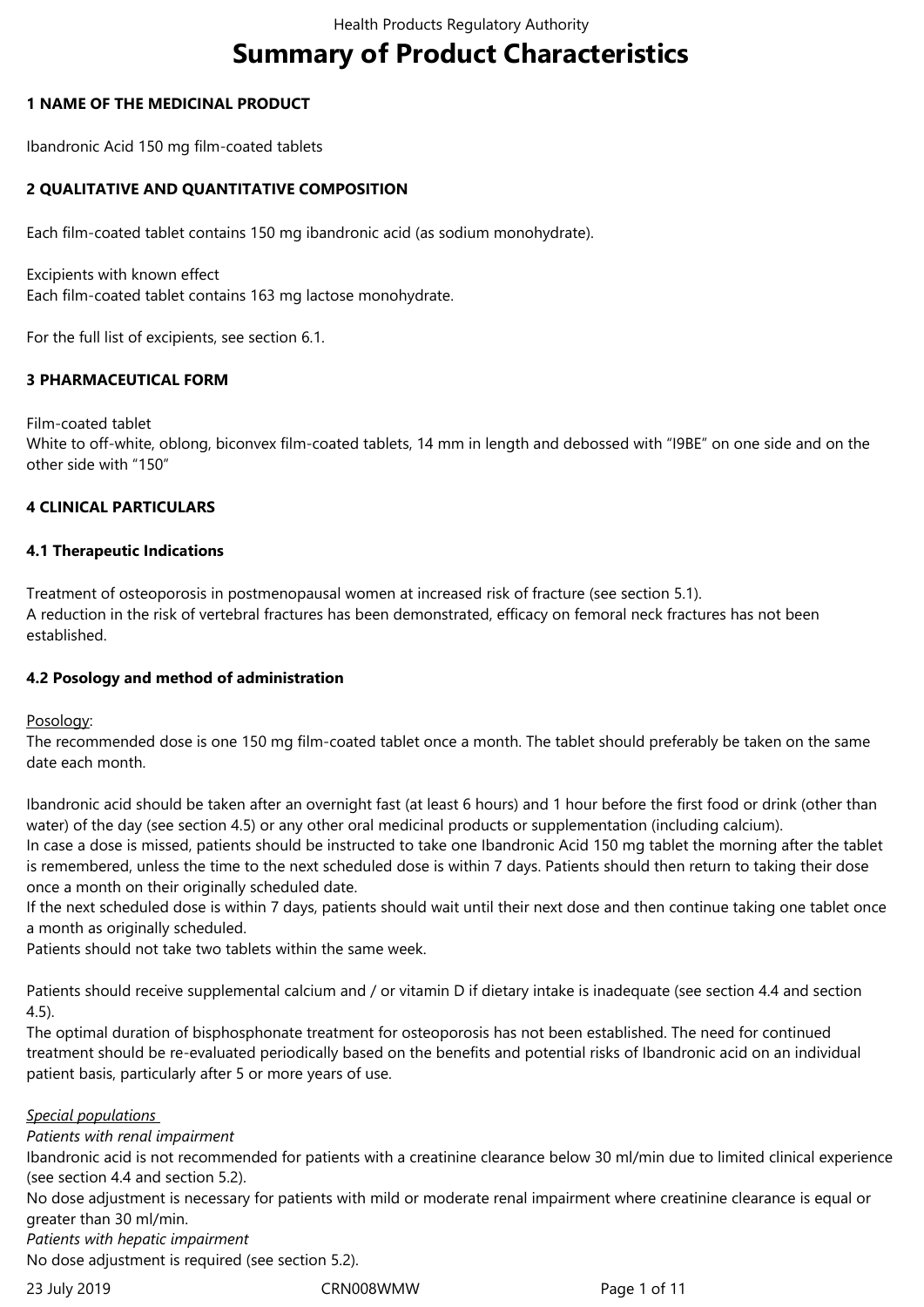# *Elderly population (>65 years)*

No dose adjustment is required (see section 5.2).

#### *Paediatric population*

There is no relevant use of ibandronic acid in children below 18 years, and ibandronic acid was not studied in this population (see section 5.1 and section 5.2).

#### Method of Administration:

For oral use.

- Tablets should be swallowed whole with a glass of water (180 to 240 ml) while the patient is sitting or standing in an upright position. Water with a high concentration of calcium should not be used. If there is a concern regarding potentially high levels of calcium in the tap water (hard water), it is advised to use bottled water with a low mineral content.

- Patients should not lie down for 1 hour after taking Ibandronic acid.
- Water is the only drink that should be taken with Ibandronic acid.
- Patients should not chew or suck the tablet, because of a potential for oropharyngeal ulceration

# **4.3 Contraindications**

- Hypersensitivity to ibandronic acid or to any of the excipients listed in section 6.1.
- Hypocalcaemia (see section 4.4)
- Abnormalities of the oesophagus which delay oesophageal emptying such as stricture or achalasia
- Inability to stand or sit upright for at least 60 minutes

# **4.4 Special warnings and precautions for use**

#### Hypocalcaemia

Existing hypocalcaemia must be corrected before starting Ibandronic acid therapy. Other disturbances of bone and mineral metabolism should also be effectively treated. Adequate intake of calcium and vitamin D is important in all patients.

#### Gastrointestinal irritation

Orally administered bisphosphonates may cause local irritation of the upper gastrointestinal mucosa. Because of these possible irritant effects and a potential for worsening of the underlying disease, caution should be used when ibandronic acid is given to patients with active upper gastrointestinal problems (e.g. known Barrett's oesophagus, dysphagia, other oesophageal diseases, gastritis, duodenitis or ulcers).

Adverse reactions such as oesophagitis, oesophageal ulcers and oesophageal erosions, in some cases severe and requiring hospitalisation, rarely with bleeding or followed by oesophageal stricture or perforation, have been reported in patients receiving treatment with oral bisphosphonates. The risk of severe oesophageal adverse experiences appears to be greater in patients who do not comply with the dosing instruction and/or who continue to take oral bisphosphonates after developing symptoms suggestive of oesophageal irritation. Patients should pay particular attention to and be able to comply with the dosing instructions (see section 4.2).

Physicians should be alert to any signs or symptoms signalling a possible oesophageal reaction and patients should be instructed to discontinue ibandronic acid and seek medical attention if they develop dysphagia, odynophagia, retrosternal pain, or new or worsening heartburn.

While no increased risk was observed in controlled clinical trials there have been post-marketing reports of gastric and duodenal ulcers with oral bisphosphonate use, some severe and with complications.

Since Nonsteroidal Anti-Inflammatory medicinal products and bisphosphonates are both associated with gastrointestinal irritation, caution should be taken during concomitant administration.

# Osteonecrosis of the jaw

Osteonecrosis of the jaw (ONJ) has been reported very rarely in the post marketing setting in patients receiving ibandronic acid for osteoporosis (see section 4.8).

The start of treatment or of a new course of treatment should be delayed in patients with unhealed open soft tissue lesions in the mouth.

A dental examination with preventive dentistry and an individual benefit-risk assessment is recommended prior to treatment with Ibandronic acid 150 mg in patients with concomitant risk factors.

The following risk factors should be considered when evaluating a patient's risk of developing ONJ:

23 July 2019 CRN008WMW Page 2 of 11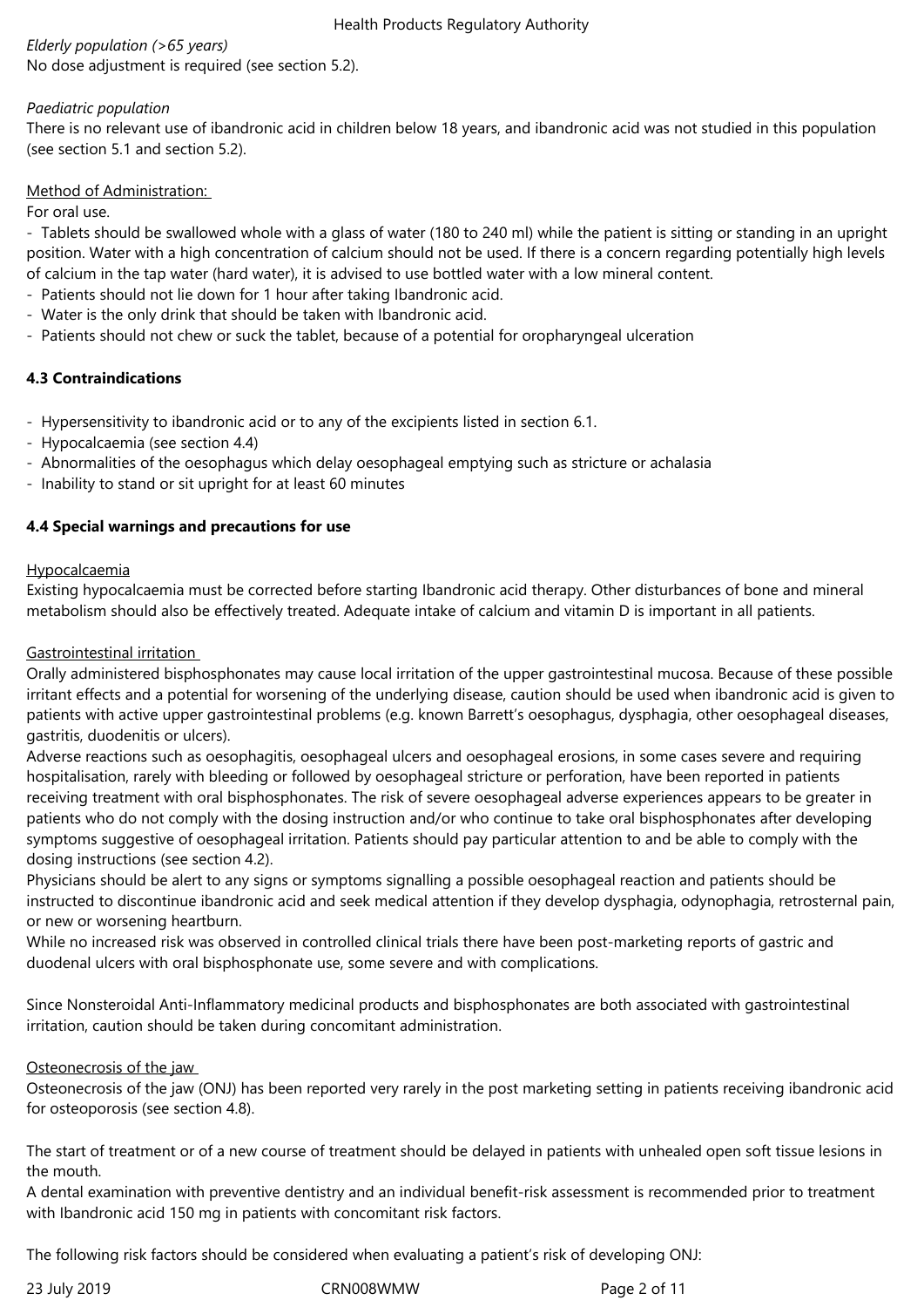- Potency of the medicinal product that inhibit bone resorption (higher risk for highly potent compounds), route of administration (higher risk for parenteral administration) and cumulative dose of bone resorption therapy

- Cancer, co-morbid conditions (e.g. anaemia, coagulopathies, infection), smoking
- Concomitant therapies: corticosteroids, chemotherapy, angiogenesis inhibitors, radiotherapy to head and neck

- Poor oral hygiene, periodontal disease, poorly fitting dentures, history of dental disease, invasive dental procedures e.g. tooth extractions

All patients should be encouraged to maintain good oral hygiene, undergo routine dental check-ups, and immediately report any oral symptoms such as dental mobility, pain or swelling, or non-healing of sores or discharge during treatment with ibandronic acid. While on treatment, invasive dental procedures should be performed only after careful consideration and be avoided in close proximity to Ibandronic acid administration.

The management plan of the patients who develop ONJ should be set up in close collaboration between the treating physician and a dentist or oral surgeon with expertise in ONJ. Temporary interruption of Ibandronic treatment should be considered until the condition resolves and contributing risk factors are mitigated where possible.

### Osteonecrosis of the external auditory canal

Osteonecrosis of the external auditory canal has been reported with bisphosphonates, mainly in association with long-term therapy. Possible risk factors for osteonecrosis of the external auditory canal include steroid use and chemotherapy and/or local risk factors such as infection or trauma. The possibility of osteonecrosis of the external auditory canal should be considered in patients receiving bisphosphonates who present with ear symptoms including chronic ear infections.

# Atypical fractures of the femur

Atypical subtrochanteric and diaphyseal femoral fractures have been reported with bisphosphonate therapy, primarily in patients receiving long-term treatment for osteoporosis. These transverse or short oblique fractures can occur anywhere along the femur from just below the lesser trochanter to just above the supracondylar flare. These fractures occur after minimal or no trauma and some patients experience thigh or groin pain, often associated with imaging features of stress fractures, weeks to months before presenting with a completed femoral fracture. Fractures are often bilateral; therefore the contralateral femur should be examined in bisphosphonate-treated patients who have sustained a femoral shaft fracture. Poor healing of these fractures has also been reported. Discontinuation of bisphosphonate therapy in patients suspected to have an atypical femur fracture should be considered pending evaluation of the patient, based on an individual benefit risk assessment. During bisphosphonate treatment patients should be advised to report any thigh, hip or groin pain and any patient presenting with such symptoms should be evaluated for an incomplete femur fracture.

# Renal impairment

Due to limited clinical experience, Ibandronic acid is not recommended for patients with a creatinine clearance below 30 ml/min (see section 5.2).

# Galactose intolerance

This medicinal product contains lactose.Patients with rare hereditary problems of galactose intolerance, the Lapp lactase deficiency or glucose-galactose malabsorption should not take this medicinal product.

# **4.5 Interaction with other medicinal products and other forms of interactions**

#### *Medicinal product-Food interaction*

Oral bioavailability of ibandronic acid is generally reduced in the presence of food. In particular, products containing calcium including milk and other multivalent cations (such as aluminium, magnesium, iron), , are likely to interfere with absorption of ibandronic acid, which is consistent with findings in animal studies. Therefore, patients should fast overnight (at least 6 hours) before taking ibandronic acid and continue fasting for 1 hour following intake of ibandronic acid (see section 4.2).

#### *Interactions with other medicinal products*

Metabolic interactions are not considered likely, since ibandronic acid does not inhibit the major human hepatic P450 isoenzymes and has been shown not to induce the hepatic cytochrome P450 system in rats (see section 5.2). Ibandronic acid is eliminated by renal excretion only and does not undergo any biotransformation.

# Calcium supplements, antacids and some oral medicinal products containing multivalent cations

Calcium supplements, antacids and some oral medicinal products containing multivalent cations (such as aluminium, magnesium, iron) are likely to interfere with the absorption of ibandronic acid. Therefore, patients should not take other oral medicinal products for at least 6 hours before taking ibandronic acid and for 1 hour following intake of ibandronic acid.

# Acetylsalicylic acid and NSAIDs

23 July 2019 CRN008WMW Page 3 of 11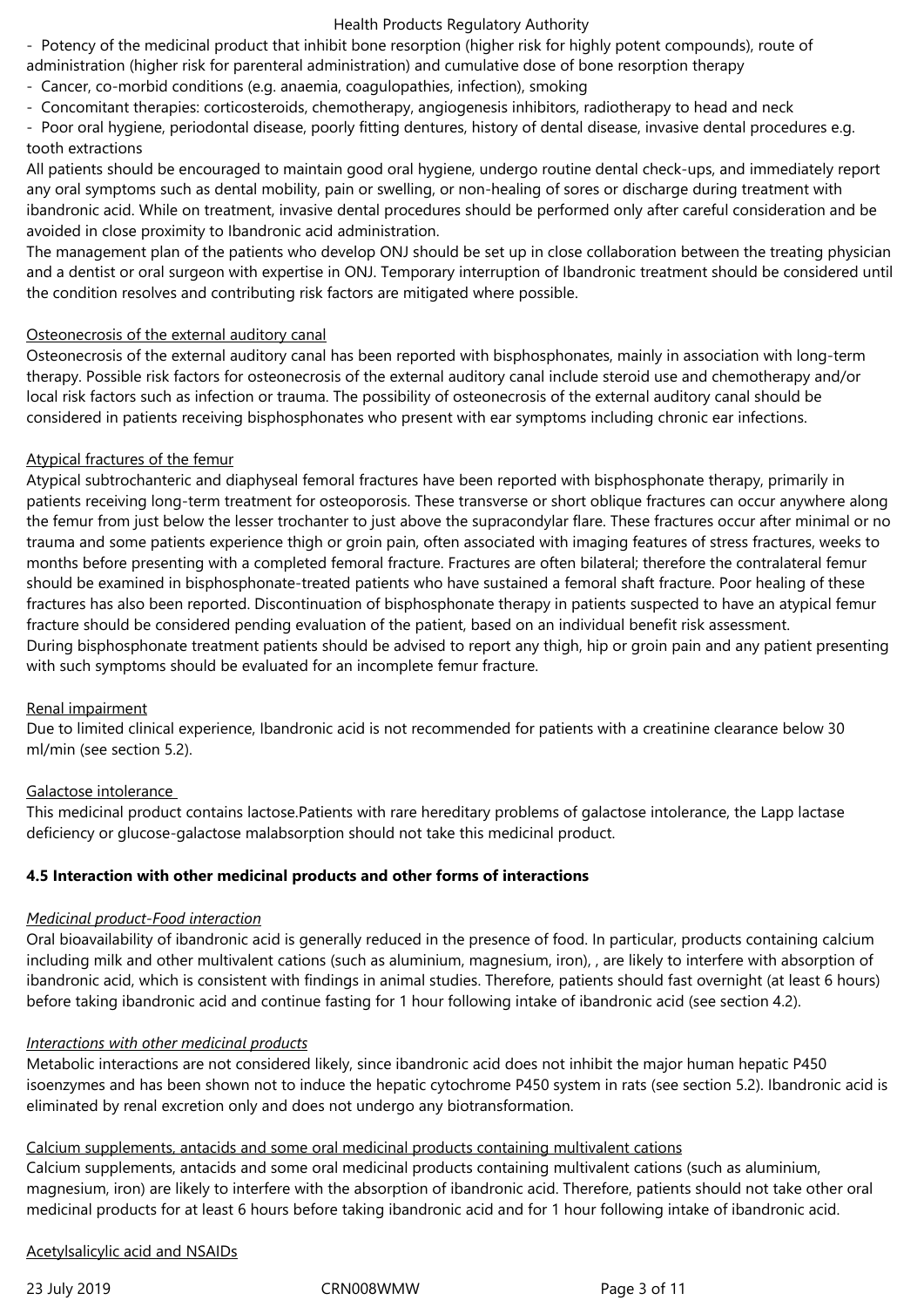Since Acetylsalicylic acid, Nonsteroidal Anti-Inflammatory medicinal products (NSAIDs) and bisphosphonates are associated with gastrointestinal irritation, caution should be taken during concomitant administration (see section 4.4).

# H2 blockers or proton pump inhibitors

Of over 1500 patients enrolled in study BM 16549 comparing monthly with daily dosing regimens of ibandronic acid, 14 % and 18 % of patients used histamine (H2) blockers or proton pump inhibitors after one and two years, respectively. Among these patients, the incidence of upper gastrointestinal events in the patients treated with ibandronic acid 150 mg once monthly was similar to that in patients treated with ibandronic acid 2.5 mg daily.

In healthy male volunteers and postmenopausal women, intravenous administration of ranitidine caused an increase in ibandronic acid bioavailability of about 20 %, probably as a result of reduced qastric acidity. However, since this increase is within the normal variability of the bioavailability of ibandronic acid, no dose adjustment is considered necessary when ibandronic acid is administered with H2-antagonists or other active substances which increase gastric pH.

# **4.6 Fertility, pregnancy and lactation**

# **Pregnancy**

Ibandronic acid is only for use in postmenopausal women and must not be taken by women of childbearing potential. There are no adequate data from the use of ibandronic acid in pregnant women. Studies in rats have shown some reproductive toxicity (see section 5.3). The potential risk for humans is unknown. Ibandronic acid should not be used during pregnancy.

# Breast-feeding

It is not known whether ibandronic acid is excreted in human milk. Studies in lactating rats have demonstrated the presence of low levels of ibandronic acid in the milk following intravenous administration. Ibandronic acid should not be used during breast-feeding.

# Fertility

There are no data on the effects of ibandronic acid from humans. In reproductive studies in rats by the oral route, ibandronic acid decreased fertility. In studies in rats using the intravenous route, ibandronic acid decreased fertility at high daily doses (see section 5.3).

# **4.7 Effects on ability to drive and use machines**

On the basis of the pharmacodynamic and pharmacokinetic profile and reported adverse reactions, it is expected that Ibandronic acid has no or negligible influence on the ability to drive and use machines.

# **4.8 Undesirable effects**

# Summary of the safety profile

The most serious reported adverse reactions are anaphylactic reaction/shock, atypical fractures of the femur, osteonecrosis of the jaw, gastrointestinal irritation, ocular inflammation, (see paragraph "Description of selected adverse reactions" and section 4.4).

The most frequently reported adverse reactions are arthralgia and influenza-like symptoms. These symptoms are typically in association with the first dose, generally of short duration, mild or moderate in intensity, and usually resolve during continuing treatment without requiring remedial measures (see paragraph "Influenza like illness").

# Tabulated list of adverse reactions

In table 1 a complete list of known adverse reactions is presented. The safety of oral treatment with ibandronic acid 2.5 mg daily was evaluated in 1251 patients treated in 4 placebo-controlled clinical studies with the large majority of patients coming from the pivotal three-year fracture study (MF 4411).

In a two-year study in postmenopausal women with osteoporosis (BM 16549) the overall safety of ibandronic acid 150 mg once monthly and ibandronic acid 2.5 mg daily was similar. The overall proportion of patients who experienced an adverse reaction, was 22.7 % and 25.0 % for ibandronic acid 150 mg once monthly after one and two years, respectively. Most cases did not lead to cessation of therapy.

Adverse reactions are listed according to MedDRA system organ class and frequency category. Frequency categories are defined using the following convention: very common ( $\geq$ 1/10), common ( $\geq$  1/100 to < 1/10), uncommon ( $\geq$  1/1,000 to <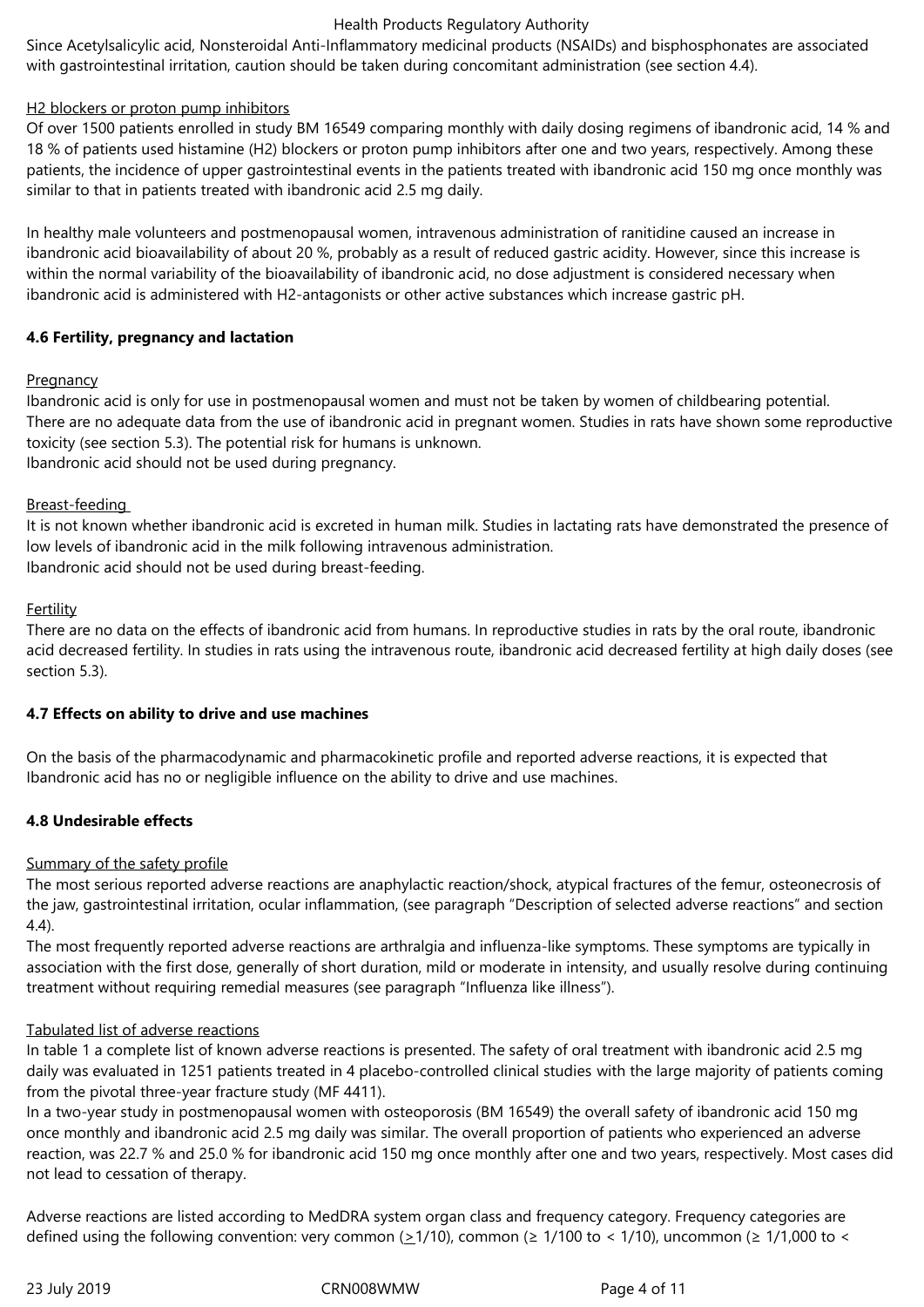1/100), rare ( $\geq 1/10,000$  to < 1/1,000), very rare (<1/10,000), not known (cannot be estimated from the available data). Within each frequency grouping, adverse reactions are presented in order of decreasing seriousness.

Table 1: Adverse drug reactions occurring in postmenopausal women receiving Ibandronic acid 150 mg once monthly or ibandronic acid 2.5 mg daily in the phase III studies BM16549 and MF4411 and in postmarketing experience.

| <b>System Organ</b><br><b>Class</b>                           | Common                                                                                                                     | <b>Uncommon</b>                                                                                                       | Rare                                                                            | <b>Very rare</b>                                                                                                                                 |
|---------------------------------------------------------------|----------------------------------------------------------------------------------------------------------------------------|-----------------------------------------------------------------------------------------------------------------------|---------------------------------------------------------------------------------|--------------------------------------------------------------------------------------------------------------------------------------------------|
| Immune system<br>disorders                                    |                                                                                                                            | Asthma exacerbation                                                                                                   | Hypersensitivity<br>reaction                                                    | Anaphylactic<br>reaction/shock*+                                                                                                                 |
| Nervous system<br>disorders                                   | Headache                                                                                                                   | <b>Dizziness</b>                                                                                                      |                                                                                 |                                                                                                                                                  |
| Eye disorders                                                 |                                                                                                                            |                                                                                                                       | Ocular<br>inflammation*+                                                        |                                                                                                                                                  |
| Gastrointestinal<br>disorders*                                | Oesophagitis,<br>Gastritis, Gastro<br>oesophageal reflux<br>disease, Dyspepsia,<br>Diarrhoea,<br>Abdominal pain,<br>Nausea | Oesophagitis<br>including<br>oesophageal<br>ulcerations or<br>strictures and<br>dysphagia,<br>Vomiting,<br>Flatulence | Duodenitis                                                                      |                                                                                                                                                  |
| Skin and<br>subcutaneous<br>tissues disorders                 | Rash                                                                                                                       |                                                                                                                       | Angioedema,<br>Face oedema,<br>Urticaria                                        | Stevens-Johnson Syndromet, Erythema<br>Multiforme <sup>+</sup> , Dermatitis Bullous <sup>+</sup>                                                 |
| Musculoskeletal,<br>and connective<br>tissue disorders        | Arthralgia, Myalgia,<br>Musculoskeletal pain,<br>Muscle cramp,<br>Musculoskeletal<br>stiffness                             | Back pain                                                                                                             | Atypical<br>subtrochanteric<br>and diaphyseal<br>femoral fractures <sup>+</sup> | Osteonecrosis of<br>jaw*t<br><sup>4</sup> Osteonecrosis of the external auditory<br>canal(bisphosphonate class adverse<br>reaction) <sup>+</sup> |
| General<br>disorders and<br>administration<br>site conditions | Influenza like illness*                                                                                                    | Fatigue                                                                                                               |                                                                                 |                                                                                                                                                  |

\*See further information below

†Identified in post-marketing experience.

#### Description of selected adverse reactions

#### *Gastrointestinal adverse reactions*

Patients with a previous history of gastrointestinal disease including patients with peptic ulcer without recent bleeding or hospitalisation, and patients with dyspepsia or reflux controlled by medication were included in the once monthly treatment study. For these patients, there was no difference in the incidence of upper gastrointestinal adverse events with the 150 mg once monthly regimen compared to the 2.5 mg daily regimen.

#### *Influenza-like illness*

Influenza-like illness includes events reported as acute phase reaction or symptoms including myalgia, arthralgia, fever, chills, fatigue, nausea, loss of appetite, or bone pain.

# *Osteonecrosis of jaw*

Cases of osteonecrosis of the jaw have been reported, predominantly in cancer patients treated with medicinal products that inhibit bone resorption, such as ibandronic acid (see section 4.4).Cases of ONJ have been reported in the post marketing setting for ibandronic acid.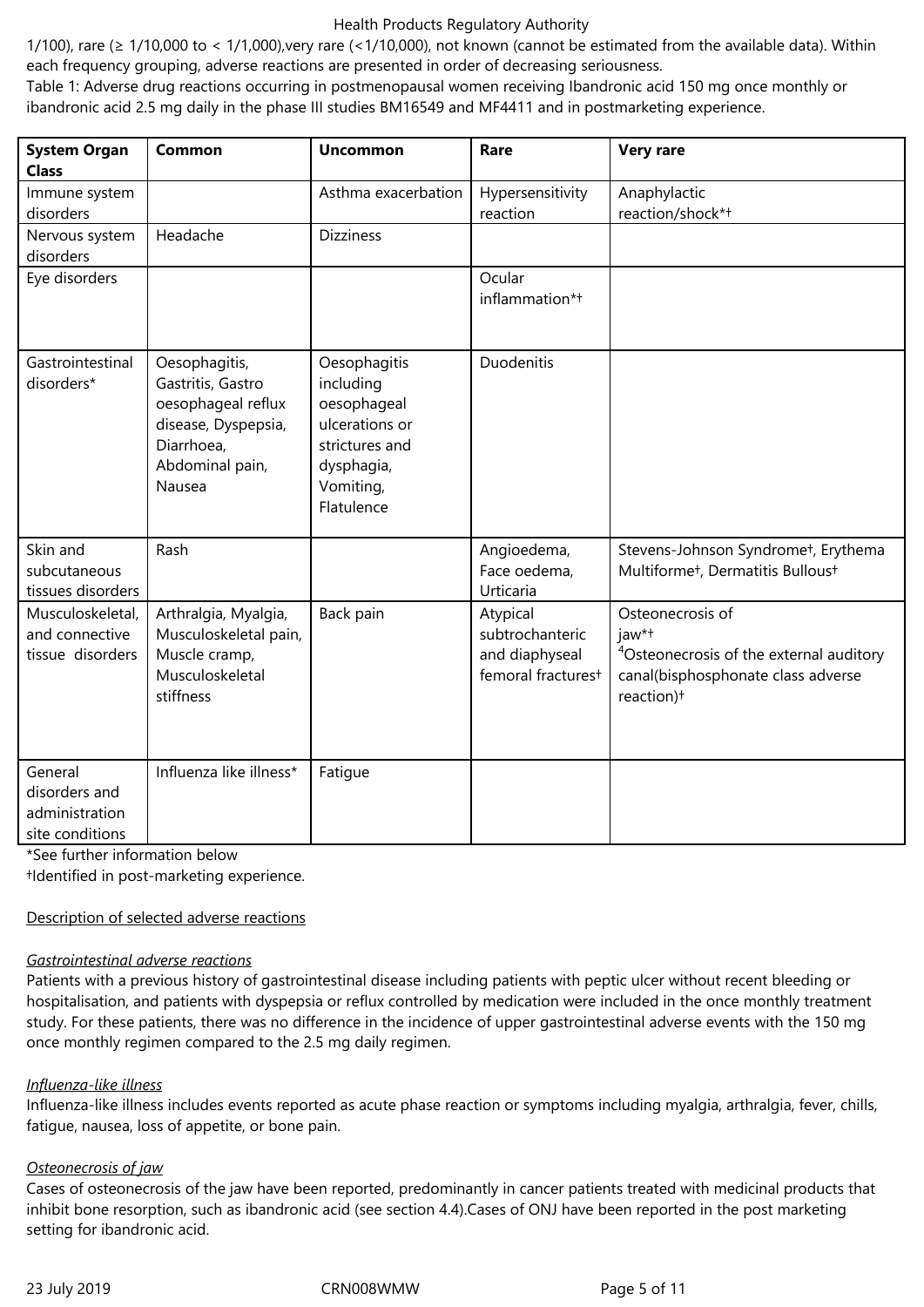# *Ocular inflammation*

Ocular inflammation events such as uveitis, episcleritis and scleritis have been reported with ibandronic acid. In some cases, these events did not resolve until the ibandronic acid was discontinued.

# *Anaphylactic reaction/shock*

Cases of anaphylactic reaction/shock, including fatal events, have been reported in patients treated with intravenous ibandronic acid.

# **Reporting of suspected adverse reactions**

Reporting suspected adverse reactions after authorization of the medicinal product is important. It allows continued monitoring of the benefit/risk balance of the medicinal product. Healthcare professionals are asked to report any suspected adverse reactions via HPRA Pharmacovigilance, Earlsfort Terrace, IRL - Dublin 2; Tel: +353 1 6764971; Fax: +353 1 6762517. Website: www.hpra.ie; E-mail: medsafety@hpra.ie.

# **4.9 Overdose**

No specific information is available on the treatment of over dosage with ibandronic acid.

However, based on a knowledge of this class of compounds, oral over-dosage may result in upper gastrointestinal adverse reactions (such as upset stomach, dyspepsia, oesophagitis, gastritis, or ulcer) or hypocalcaemia. Milk or antacids should be given to bind ibandronic acid, and any adverse reactions treated symptomatically. Owing to the risk of oesophageal irritation, vomiting should not be induced and the patient should remain fully upright.

# **5 PHARMACOLOGICAL PROPERTIES**

# **5.1 Pharmacodynamic properties**

Pharmacotherapeutic group: Medicinal products for treatment of bone diseases, bisphosphonates, ATC code: M05B A06

# *Mechanism of action*

Ibandronic acid is a highly potent bisphosphonate belonging to the nitrogen-containing group of bisphosphonates, which act selectively on bone tissue and specifically inhibit osteoclast activity without directly affecting bone formation. It does not interfere with osteoclast recruitment. Ibandronic acid leads to progressive net gains in bone mass and a decreased incidence of fractures through the reduction of elevated bone turnover towards premenopausal levels in postmenopausal women.

# *Pharmacodynamic effects*

The pharmacodynamic action of ibandronic acid is inhibition of bone resorption. *In vivo*, ibandronic acid prevents experimentally induced bone destruction caused by cessation of gonadal function, retinoids, tumours or tumour extracts. In young (fast growing) rats, the endogenous bone resorption is also inhibited, leading to increased normal bone mass compared with untreated animals.

Animal models confirm that ibandronic acid is a highly potent inhibitor of osteoclastic activity. In growing rats, there was no evidence of impaired mineralization even at doses greater than 5,000 times the dose required for osteoporosis treatment. Both daily and intermittent (with prolonged dose-free intervals) long-term administration in rats, dogs and monkeys was associated with formation of new bone of normal quality and maintained or increased mechanical strength even at doses in the toxic range. In humans, the efficacy of both daily and intermittent administration with a dose-free interval of 9-10 weeks of ibandronic acid was confirmed in a clinical trial (MF 4411), in which ibandronic acid demonstrated anti-fracture efficacy.

In animal models ibandronic acid produced biochemical changes indicative of dose-dependent inhibition of bone resorption, including suppression of urinary biochemical markers of bone collagen degradation (such as deoxypyridinoline, and cross-linked N-telopeptides of type I collagen (NTX)).

In a Phase 1 bioequivalence study conducted in 72 postmenopausal women receiving 150 mg orally every 28 days for a total of four doses, inhibition in serum CTX following the first dose was seen as early as 24 hours post-dose (median inhibition 28 %), with median maximal inhibition (69 %) seen 6 days later. Following the third and fourth dose, the median maximum inhibition 6 days post dose was 74 % with reduction to a median inhibition of 56 % seen 28 days following the fourth dose. With no further dosing, there is a loss of suppression of biochemical markers of bone resorption.

# *Clinical efficacy*

Independent risk factors, for example, low BMD, age, the existence of previous fractures, a family history of fractures, high bone turnover and low body mass index should be considered in order to identify women at increased risk of osteoporotic fractures.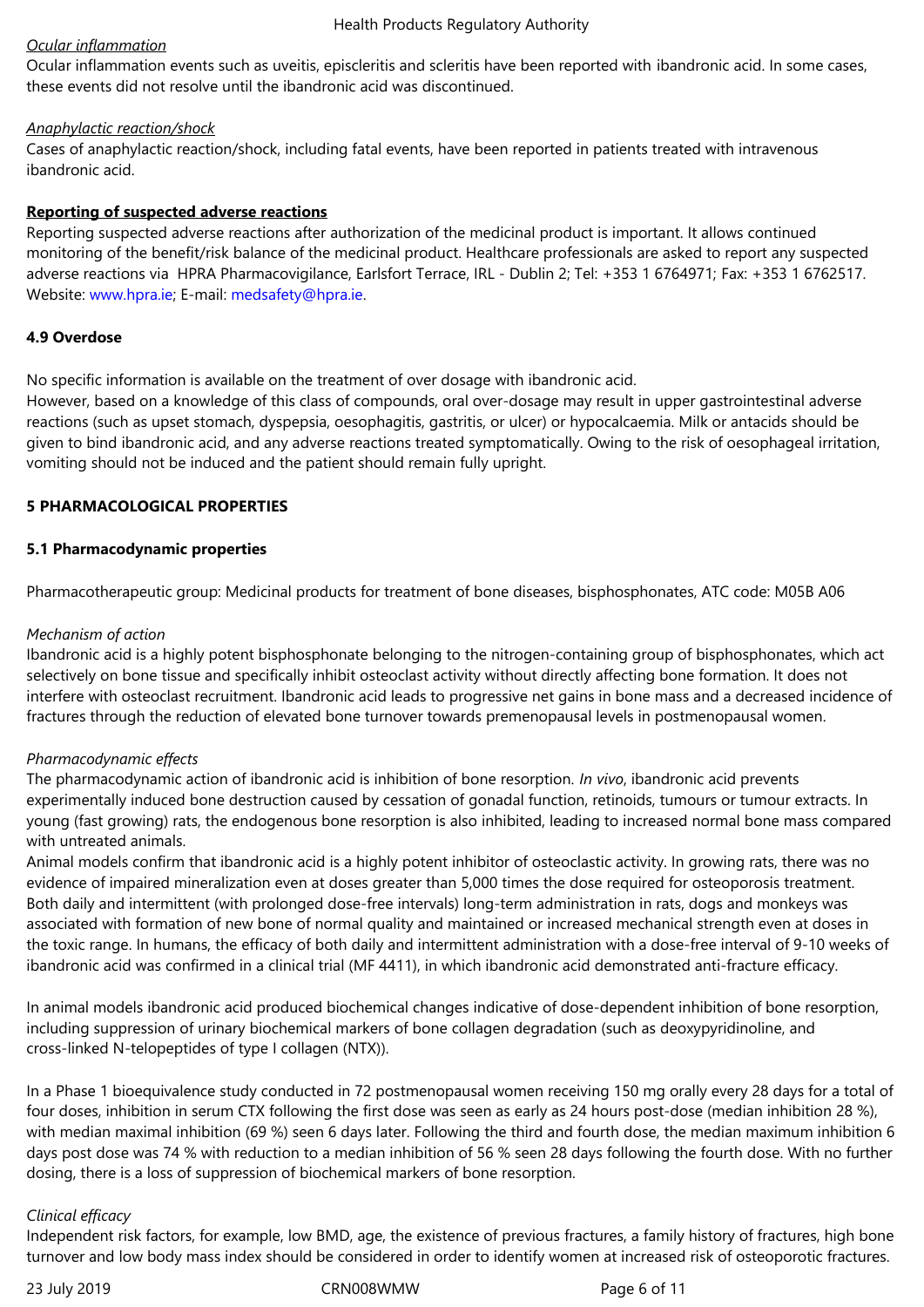# Ibandronic acid 150 mg once monthly

# Bone mineral density (BMD)

Ibandronic acid 150 mg once monthly was shown to be at least as effective as ibandronic acid 2.5 mg daily at increasing BMD in a two year, double-blind, multicentre study (BM 16549) of postmenopausal women with osteoporosis (lumbar spine BMD T score below -2.5 SD at baseline). This was demonstrated in both the primary analysis at one year and in the confirmatory analysis at two years endpoint (Table 2).

Table 2: Mean relative change from baseline of lumbar spine, total hip, femoral neck and trochanter BMD after one year (primary analysis) and two years of treatment (Per-Protocol Population) in study BM 16549.

|                                                      | One year data in study BM 16549              |                                                     | Two year data in study BM 16549              |                                                     |
|------------------------------------------------------|----------------------------------------------|-----------------------------------------------------|----------------------------------------------|-----------------------------------------------------|
| Mean relative<br>changes from<br>baseline % [95% CI] | ibandronic acid 2.5 mg<br>daily<br>$(N=318)$ | Ibandronic acid 150 mg<br>once monthly<br>$(N=320)$ | ibandronic acid 2.5 mg<br>daily<br>$(N=294)$ | Ibandronic acid 150 mg<br>once monthly<br>$(N=291)$ |
| Lumbar spine L2-L4<br><b>BMD</b>                     | $3.9$ [3.4, 4.3]                             | 4.9 [4.4, 5.3]                                      | $5.0$ [4.4, 5.5]                             | $6.6$ [6.0, 7.1]                                    |
| Total hip BMD                                        | $2.0$ [1.7, 2.3]                             | $3.1$ [2.8, 3.4]                                    | $2.5$ [2.1, 2.9]                             | 4.2 [3.8, 4.5]                                      |
| Femoral neck BMD                                     | $1.7$ [1.3, 2.1]                             | $2.2$ [1.9, 2.6]                                    | $1.9$ [1.4, 2.4]                             | $3.1$ [2.7, 3.6]                                    |
| Trochanter BMD                                       | $3.2$ [2.8, 3.7]                             | 4.6 $[4.2, 5.1]$                                    | $4.0$ [3.5, 4.5]                             | $6.2$ [5.7, 6.7]                                    |

Furthermore, ibandronic acid 150 mg once monthly was proven superior to ibandronic acid 2.5 mg daily for increases in lumbar spine BMD in a prospectively planned analysis at one year, p=0.002, and at two years, p<0.001.

At one year (primary analysis), 91.3 % (p=0.005) of patients receiving ibandronic acid 150 mg once monthly had a lumbar spine BMD increase above or equal to baseline (BMD responders), compared with 84.0 % of patients receiving ibandronic acid 2.5 mg daily. At two years, 93.5 % (p=0.004) and 86.4 % of patients receiving ibandronic acid 150 mg once monthly or ibandronic acid 2.5 mg daily, respectively, were responders.

For total hip BMD, 90.0 % (p<0.001) of patients receiving ibandronic acid 150 mg once monthly and 76.7 % of patients receiving ibandronic acid 2.5 mg daily had total hip BMD increases above or equal to baseline at one year. At two years 93.4 % (p<0.001) of patients receiving ibandronic acid 150 mg once monthly and 78.4 %, of patients receiving ibandronic acid 2.5 mg daily had total hip BMD increases above or equal to baseline.

When a more stringent criterion is considered, which combines both lumbar spine and total hip BMD, 83.9 % (p<0.001) and 65.7 % of patients receiving ibandronic acid 150 mg once monthly or ibandronic acid 2.5 mg daily, respectively, were responders at one year. At two years, 87.1 % (p<0.001) and 70.5 %,of patients met this criterion in the 150 mg monthly and 2.5 mg daily arms respectively.

# Biochemical markers of bone turn-over

Clinically meaningful reductions in serum CTX levels were observed at all time points measured, i.e. months 3, 6, 12 and 24. After one year (primary analysis) the median relative change from baseline was -76 % for ibandronic acid 150 mg once monthly and -67 % for ibandronic acid 2.5 mg daily. At two years the median relative change was -68 % and -62 %, in the 150 mg monthly and 2.5 mg daily arms respectively.

At one year, 83.5 % (p= 0.006) of patients receiving ibandronic acid 150 mg once monthly and 73.9 % of patients receiving ibandronic acid 2.5 mg daily were identified as responders (defined as a decrease ≥50 % from baseline). At two years 78.7 % (p=0.002) and 65.6 % of patients were identified as responders in the 150 mg monthly and 2.5 mg daily arms respectively.

Based on the results of study BM 16549, ibandronic acid 150 mg once monthly is expected to be at least as effective in preventing fractures as ibandronic acid 2.5 mg daily.

# Ibandronic acid 2.5 mg daily

In the initial three-year, randomised, double-blind, placebo-controlled, fracture study (MF 4411), a statistically significant and medically relevant decrease in the incidence of new radiographic morphometric and clinical vertebral fractures was demonstrated (table 3). In this study, ibandronic acid was evaluated at oral doses of 2.5 mg daily and 20 mg intermittently as an exploratory regimen. Ibandronic acid was taken 60 minutes before the first food or drink of the day (post-dose fasting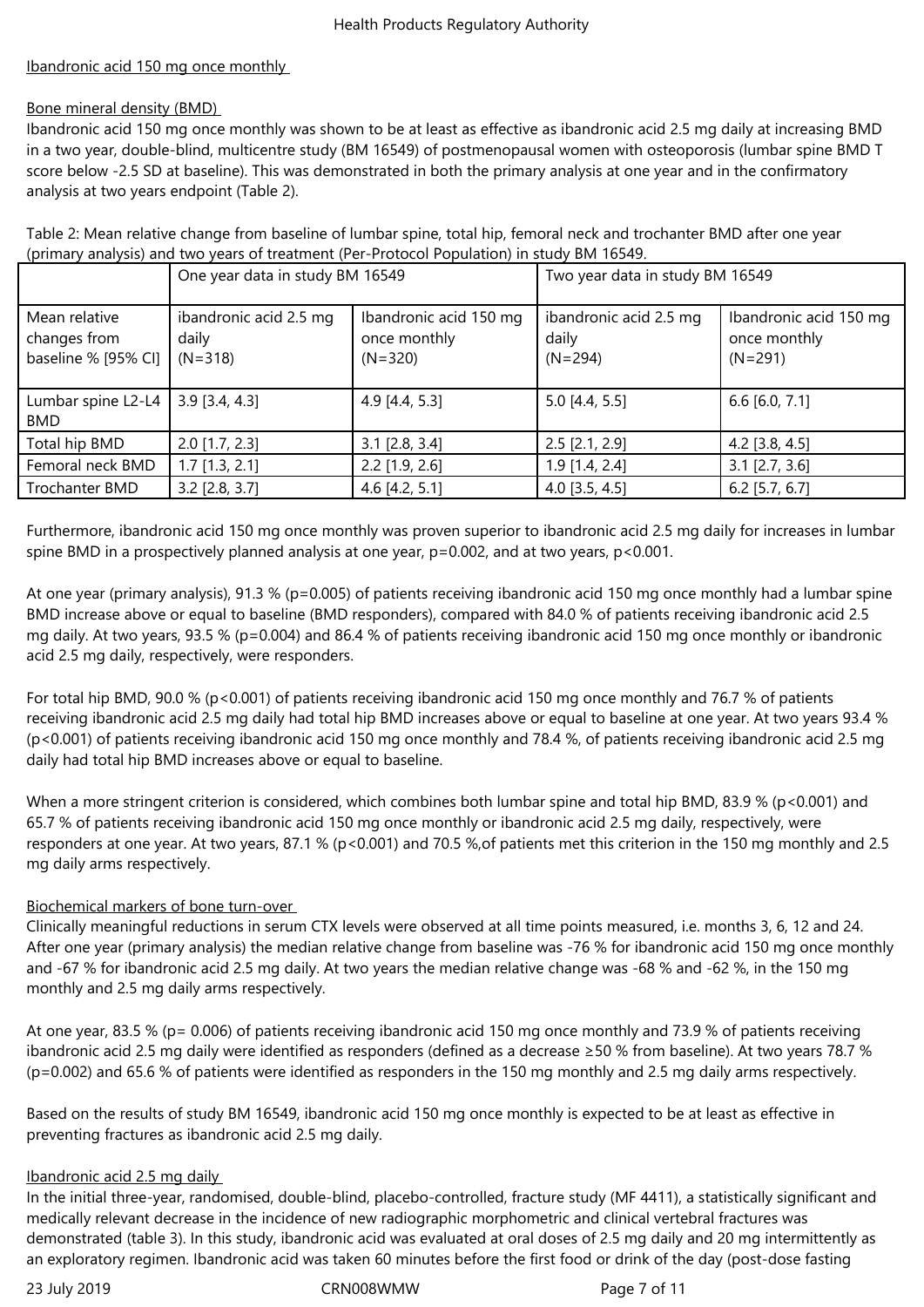period). The study enrolled women aged 55 to 80 years, who were at least 5 years postmenopausal, who had a BMD at lumbar spine of 2 to 5 SD below the premenopausal mean (T-score) in at least one vertebra [L1-L4], and who had one to four prevalent vertebral fractures. All patients received 500 mg calcium and 400 IU vitamin D daily. Efficacy was evaluated in 2,928 patients. ibandronic acid 2.5 mg administered daily, showed a statistically significant and medically relevant reduction in the incidence of new vertebral fractures. This regimen reduced the occurrence of new radiographic vertebral fractures by 62 % (p=0.0001) over the three year duration of the study. A relative risk reduction of 61 % was observed after 2 years (p=0.0006). No statistically significant difference was attained after 1 year of treatment (p=0.056). The anti-fracture effect was consistent over the duration of the study. There was no indication of a waning of the effect over time*.* 

The incidence of clinical vertebral fractures was also significantly reduced by 49 % (p=0.011). The strong effect on vertebral fractures was furthermore reflected by a statistically significant reduction of height loss compared to placebo (p<0.0001).

|                                                               | Placebo (N=974)      | ibandronic acid 2.5 mg daily ( $N=977$ ) |
|---------------------------------------------------------------|----------------------|------------------------------------------|
| <b>Relative Risk Reduction</b>                                |                      | 62 % (40.9, 75.1)                        |
| New morphometric vertebral fractures                          |                      |                                          |
| Incidence of new morphometric vertebral fractures             | $9.56\%$ (7.5, 11.7) | 4.68 $% (3.2,6.2)$                       |
| Relative risk reduction of clinical vertebral fracture        |                      | 49 %                                     |
|                                                               |                      | (14.03, 69.49)                           |
| Incidence of clinical vertebral fracture                      | 5.33 %               | 2.75 %                                   |
|                                                               | (3.73, 6.92)         | (1.61, 3.89)                             |
| BMD – mean change relative to baseline lumbar spine at year 3 | $1.26\% (0.8, 1.7)$  | $6.54\%$ (6.1, 7.0)                      |
|                                                               |                      |                                          |
| BMD – mean change relative to baseline total hip at year 3    | $-0.69%$             | 3.36 %                                   |
|                                                               | $(-1.0, -0.4)$       | (3.0, 3.7)                               |

Table 3: Results from 3 years fracture study MF 4411 (%, 95 % CI)

The treatment effect of ibandronic acid was further assessed in an analysis of the subpopulation of patients who at baseline had a lumbar spine BMD T-score below -2.5. The vertebral fracture risk reduction was very consistent with that seen in the overall population.

Table 4: Results from 3 years fracture study MF 4411 (%, 95 % CI) for patients with lumbar spine BMD T-score below –2.5 at baseline

|                                                                        | Placebo (N=587)            | ibandronic acid 2.5 mg daily $(N=575)$ |
|------------------------------------------------------------------------|----------------------------|----------------------------------------|
| <b>Relative Risk Reduction</b><br>New morphometric vertebral fractures |                            | 59 % (34.5, 74.3)                      |
| Incidence of new morphometric vertebral fractures                      | 12.54 % (9.53, 15.55)      | 5.36 % (3.31, 7.41)                    |
| Relative risk reduction of clinical vertebral fracture                 |                            | 50 % (9.49, 71.91)                     |
| Incidence of clinical vertebral fracture                               | 6.97 % (4.67, 9.27)        | 3.57 % (1.89, 5.24)                    |
| BMD – mean change relative to baseline lumbar spine at year 3          | $1.13\%$ (0.6, 1.7)        | 7.01 % (6.5, 7.6)                      |
| BMD – mean change relative to baseline total hip at year 3             | $-0.70$ % ( $-1.1, -0.2$ ) | $3.59\%$ (3.1, 4.1)                    |

In the overall patient population of the study MF4411, no reduction was observed for non-vertebral fractures, however daily ibandronic acid appeared to be effective in a high-risk subpopulation (femoral neck BMD T-score < -3.0), where a non-vertebral fracture risk reduction of 69% was observed.

Daily treatment with 2.5 mg resulted in progressive increases in BMD at vertebral and nonvertebral sites of the skeleton.

Three-year lumbar spine BMD increase compared to placebo was 5.3 % and 6.5 % compared to baseline. Increases at the hip compared to baseline were 2.8 % at the femoral neck, 3.4 % at the total hip, and 5.5 % at the trochanter.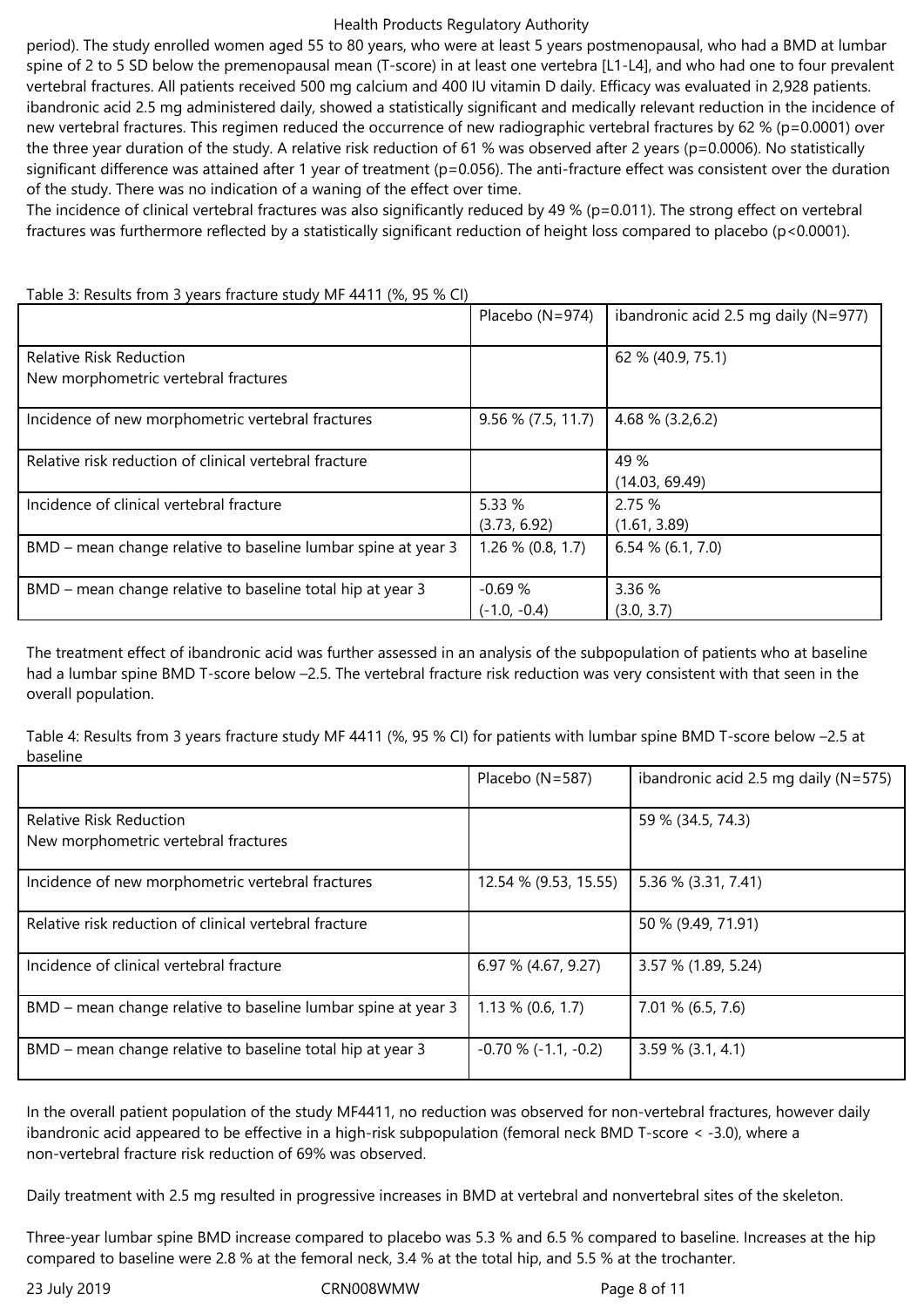Biochemical markers of bone turnover (such as urinary CTX and serum Osteocalcin) showed the expected pattern of suppression to premenopausal levels and reached maximum suppression within a period of 3-6 months.

A clinically meaningful reduction of 50 % of biochemical markers of bone resorption was observed as early as one month after start of treatment with ibandronic acid 2.5 mg.

Following treatment discontinuation, there is a reversion to the pathological pre-treatment rates of elevated bone resorption associated with postmenopausal osteoporosis.

The histological analysis of bone biopsies after two and three years of treatment of postmenopausal women showed bone of normal quality and no indication of a mineralization defect.

# *Paediatric population (see section 4.2 and 5.2)*

Ibandronic acid was not studied in the paediatric population, therefore no efficacy or safety data are available for this patient population.

# **5.2 Pharmacokinetic properties**

The primary pharmacological effects of ibandronic acid on bone are not directly related to actual plasma concentrations, as demonstrated by various studies in animals and humans.

# *Absorption*

The absorption of ibandronic acid in the upper gastrointestinal tract is rapid after oral administration and plasma concentrations increase in a dose-proportional manner up to 50 mg oral intake, with greater than dose-proportional increases seen above this dose. Maximum observed plasma concentrations were reached within 0.5 to 2 hours (median 1 hour) in the fasted state and absolute bioavailability was about 0.6 %. The extent of absorption is impaired when taken together with food or beverages (other than plain water). Bioavailability is reduced by about 90 % when ibandronic acid is administered with a standard breakfast in comparison with bioavailability seen in fasted subjects. There is no meaningful reduction in bioavailability provided ibandronic acid is taken 60 minutes before the first food of the day. Both bioavailability and BMD gains are reduced when food or beverage is taken less than 60 minutes after ibandronic acid is ingested.

# *Distribution*

After initial systemic exposure, ibandronic acid rapidly binds to bone or is excreted into urine. In humans, the apparent terminal volume of distribution is at least 90 l and the amount of dose reaching the bone is estimated to be 40-50 % of the circulating dose. Protein binding in human plasma is approximately 85 % - 87 % (determined *in vitro* at therapeutic concentrations), and thus there is a low potential for interaction with other medicinal products due to displacement.

#### *Biotransformation*

There is no evidence that ibandronic acid is metabolised in animals or humans.

#### *Elimination*

The absorbed fraction of ibandronic acid is removed from the circulation via bone absorption (estimated to be 40-50 % in postmenopausal women) and the remainder is eliminated unchanged by the kidney. The unabsorbed fraction of ibandronic acid is eliminated unchanged in the faeces.

The range of observed apparent half-lives is broad, the apparent terminal half-life is generally in the range of 10-72 hours. As the values calculated are largely a function of the duration of study, the dose used, and assay sensitivity, the true terminal half-life is likely to be substantially longer, in common with other bisphosphonates. Early plasma levels fall quickly reaching 10% of peak values within 3 and 8 hours after intravenous or oral administration respectively.

Total clearance of ibandronic acid is low with average values in the range 84-160 ml/min. Renal clearance (about 60 mL/min in healthy postmenopausal females) accounts for 50-60 % of total clearance and is related to creatinine clearance. The difference between the apparent total and renal clearances is considered to reflect the uptake by bone.

The secretory pathway appears not to include known acidic or basic transport systems involved in the excretion of other active substances. In addition, ibandronic acid does not inhibit the major human hepatic P450 isoenzymes and does not induce the hepatic cytochrome P450 system in rats.

#### Pharmacokinetics in special clinical situations

#### *Gender*

Bioavailability and pharmacokinetics of ibandronic acid are similar in men and women.

#### 23 July 2019 CRN008WMW Page 9 of 11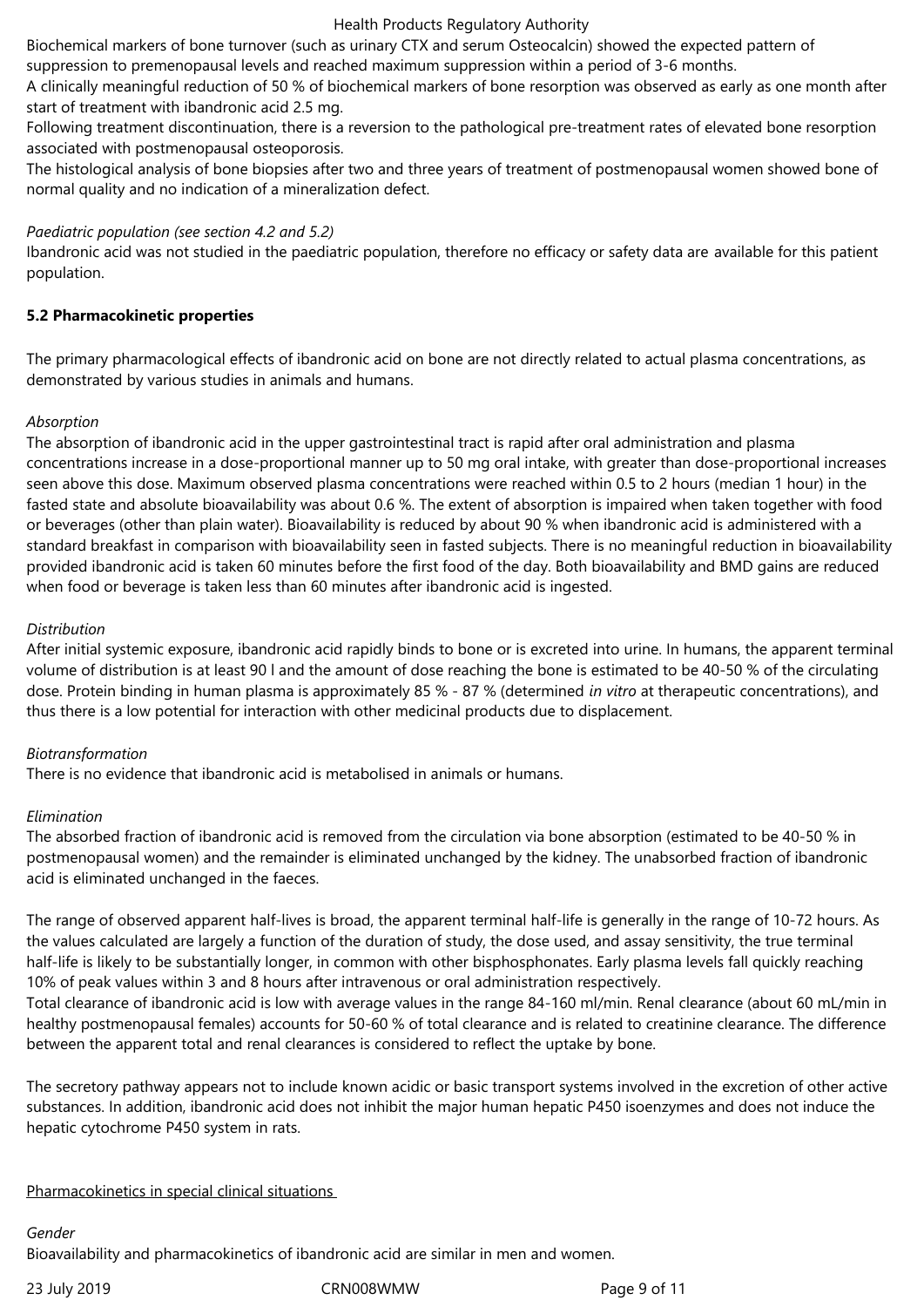#### *Race*

There is no evidence for any clinically relevant inter-ethnic differences between Asians and Caucasians in ibandronic acid disposition. There are few data available on patients of African origin.

# *Patients with renal impairment*

Renal clearance of ibandronic acid in patients with various degrees of renal impairment is linearly related to creatinine clearance.

No dose adjustment is necessary for patients with mild or moderate renal impairment (CLcr equal or greater than 30 ml/min), as shown in study BM 16549 where the majority of patients had mild to moderate renal impairment.

Subjects with severe renal failure (CLcr less than 30 ml/min) receiving daily oral administration of 10 mg ibandronic acid for 21 days, had 2-3 fold higher plasma concentrations than subjects with normal renal function and total clearance of ibandronic acid was 44 ml/min. After intravenous administration of 0.5 mg, total, renal, and non-renal clearances decreased by 67 %, 77 % and 50 %, respectively, in subjects with severe renal failure but there was no reduction in tolerability associated with the increase in exposure. Due to the limited clinical experience, ibandronic acid is not recommended in patients with severe renal impairment (see section 4.2 and section 4.4) . The pharmacokinetics of ibandronic acid was not assessed in patients with end-stage renal disease managed by other than hemodialysis. The pharmacokinetics of ibandronic acid in these patients is unknown, and ibandronic acid should not be used under these circumstances.

# *Patients with hepatic impairment (see section 4.2)*

There are no pharmacokinetic data for ibandronic acid in patients who have hepatic impairment. The liver has no significant role in the clearance of ibandronic acid which is not metabolised but is cleared by renal excretion and by uptake into bone. Therefore dose adjustment is not necessary in patients with hepatic impairment.

# *Elderly population (see section 4.2)*

In a multivariate analysis, age was not found to be an independent factor of any of the pharmacokinetic parameters studied. As renal function decreases with age this is the only factor to take into consideration (see renal impairment section).

# *Paediatric Population (see section 4.2 and 5.1)*

There are no data on the use of ibandronic acid in these age groups.

# **5.3 Preclinical safety data**

Toxic effects, e.g. signs of renal damage, were observed in dogs only at exposures considered sufficiently in excess of the maximum human exposure indicating little relevance to clinical use.

# *Mutagenicity/Carcinogenicity:*

No indication of carcinogenic potential was observed. Tests for genotoxicity revealed no evidence of genetic activity for ibandronic acid.

#### *Reproductive toxicity:*

There was no evidence for a direct foetal toxic or teratogenic effect of ibandronic acid in orally treated rats and rabbits and there were no adverse effects on the development in  $F_1$  offspring in rats at an extrapolated exposure of at least 35 times above human exposure. In reproductive studies in rats by the oral route effects on fertility consisted of increased preimplantation losses at dose levels of 1 mg/kg/day and higher. In reproductive studies in rats by the intravenous route, ibandronic acid decreased sperm counts at doses of 0.3 and 1 mg/kg/day and decreased fertility in males at 1 mg/kg/day and in females at 1.2 mg/kg/day. Adverse effects of ibandronic acid in reproductive toxicity studies in the rat were those observed with bisphosphonates as a class. They include a decreased number of implantation sites, interference with natural delivery (dystocia), and an increase in visceral variations (renal pelvis ureter syndrome).

# **6 PHARMACEUTICAL PARTICULARS**

# **6.1 List of excipients**

*Tablet core*  Lactose Monohydrate Crospovidone (E1202) Cellulose, microcrystalline (E460) Sylica, Colloidal Anhydrous (E551)